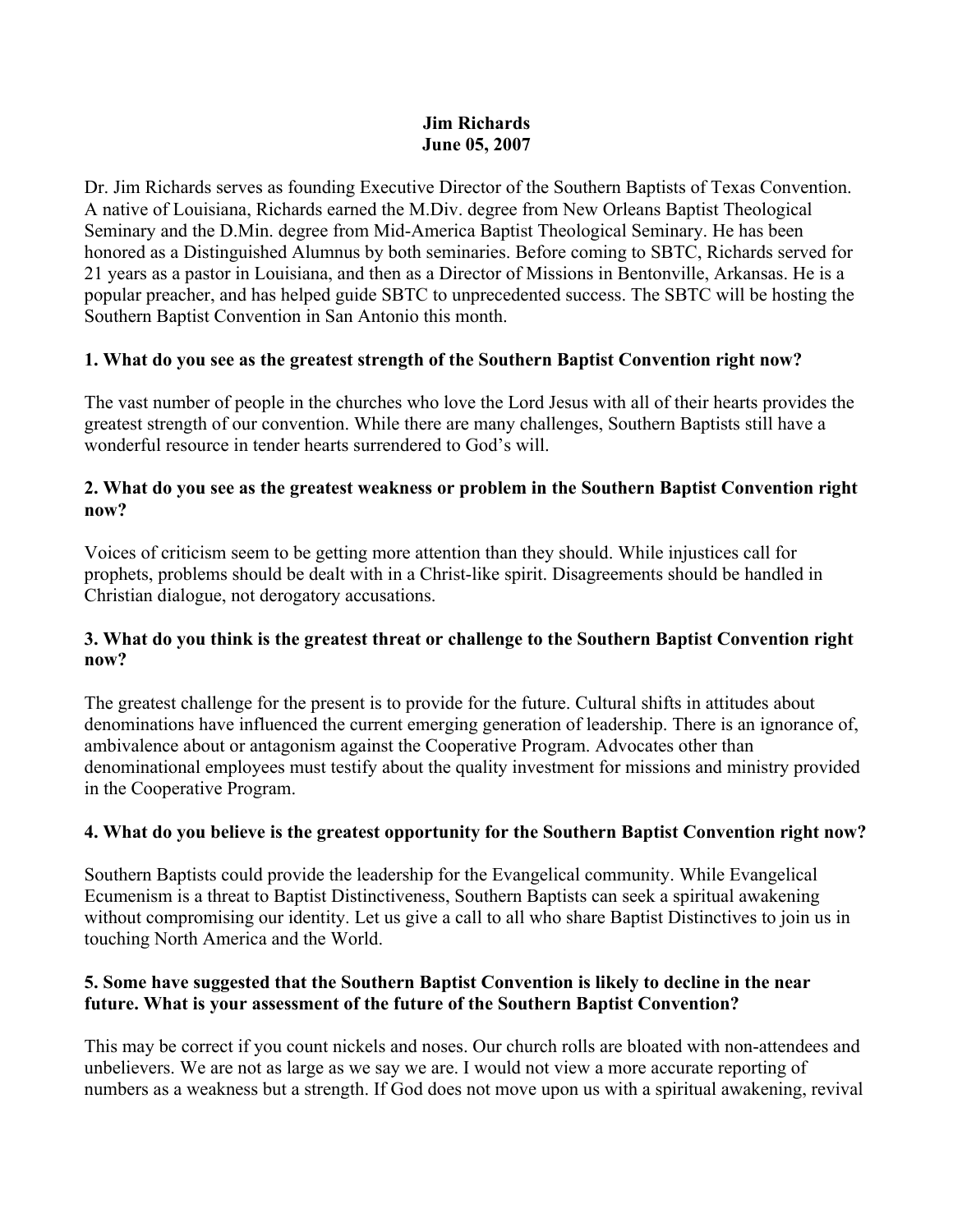or whatever you want to call it, we will decline. The future of the SBC is as bright as the promises of God.

### **6. What would you say to a young (or old) pastor who is considering leaving the SBC? Why should they stay a Southern Baptist?**

There are two reasons a person should be a Southern Baptist. Although the SBC is not a confessional fellowship, there is confidence in what is being taught in seminaries classes and presented on the mission field. Secondly, there is no greater funding vehicle than the Cooperative Program for missions and ministry. When an affinity group cranks up, they devise a system very similar to CP to focus on a particular type of ministry. Minimizing bureaucracy is a good goal, but oftentimes there are gaps in accountability, quality or security. No other evangelical denomination has the strength of the SBC coupled with the doctrinal integrity.

#### **7. The resurgence of Calvinism in the SBC has been a controversial issue in some ways. What is your perspective on the resurgence of Calvinism in the SBC?**

I think it is historical amnesia to pretend that most of the founders of the Southern Baptist Convention were not Calvinists. As someone said, all Southern Baptists are Calvinists it is just a matter to what degree. The threat to the SBC is not Calvinism but "Hyper-Calvinism". Adding an "S" for soul-winning on the end of TULIP cures the concern about Calvinism. The question is what kind of Calvinist will be involved in SBC. If they are like, Broadus, Boyce, Graves, Dagg and Johnson we will be fine. If they get more evangelistic about Calvinism than Jesus, the SBC will have a problem.

### **8. The issue of elder rule has been controversial in many churches. What is your perspective on ruling elders as an expression of Baptist church polity and ecclesiology?**

The New Testament clearly teaches congregational autonomy. No one person or group can lord over God's flock. However, as long as a congregation retains the right to choose leadership, then delegation of authority seems acceptable. In a lot of cases, when a group (lay and\or full-time vocational) is selected it becomes the final authority. The church should always have recourse never surrendering their autonomy.

### **9. What is your perspective on the emergent church movement?**

Ed Stetzer has characterized the emergent church well. He divides the movement into three groups, Relevants, Revisionists, and Reconstructionists. The first group is faithful to doctrinal truth but seeks to be more contemporary in their approach to reach people. The Revisionists are a mixed bag. While experimenting with various approaches to doing church, some are abandoning doctrinal truth. The final group are in doctrinal error and do not present the gospel truthfully.

Being biblically faithful is non-negotiable. Being culturally relevant is fine. Being culturally immersed is not. When being relevant causes you to jettison biblical positions, then you are on the wrong side of the emergent church movement.